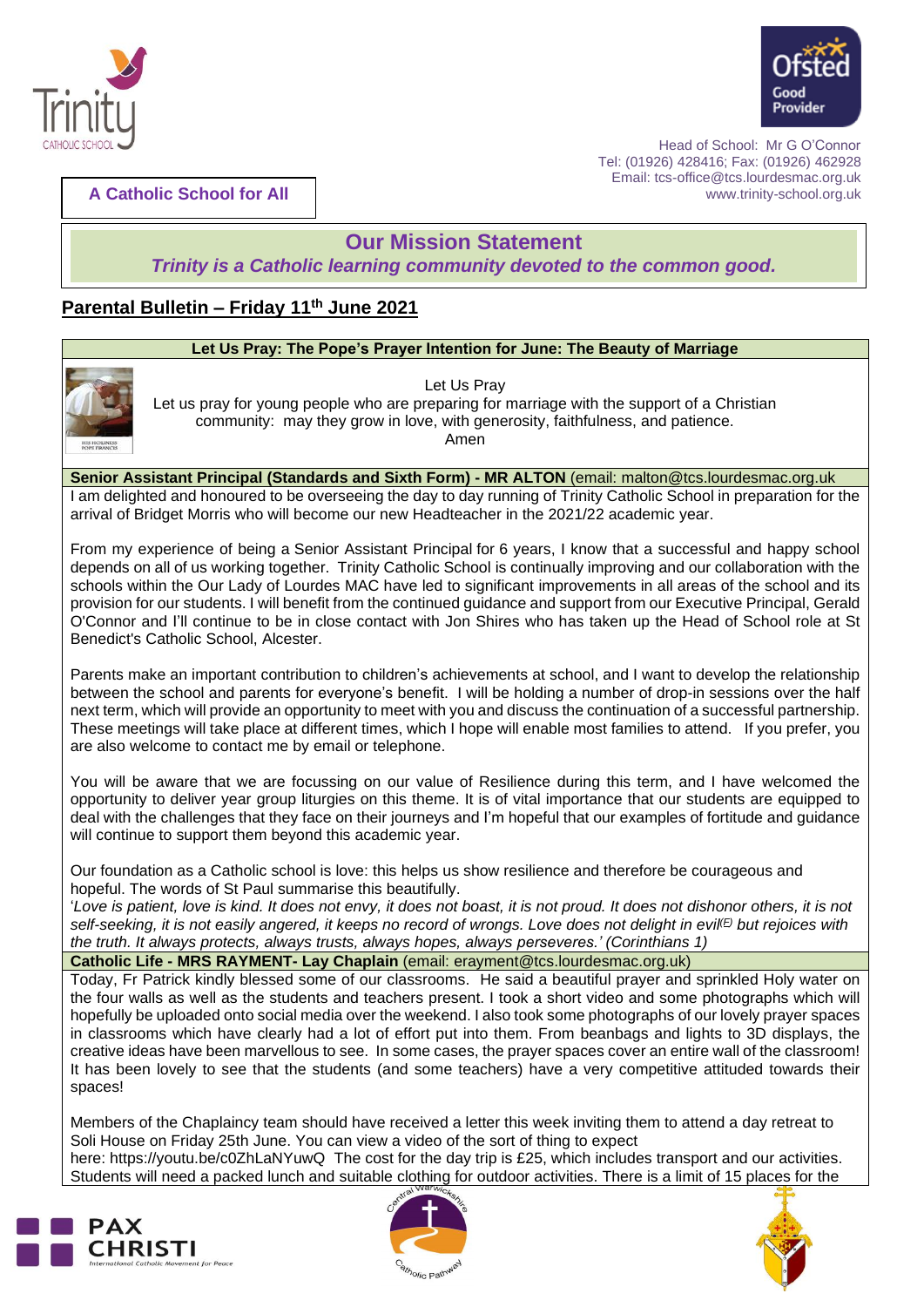trip which can be booked and paid for on ParentPay. Any students eligible for support with the cost of school trips should email myself at [erayment@tcs.lourdesmac.org.uk](mailto:erayment@tcs.lourdesmac.org.uk) and I will arrange for that to be sorted. Anyone who hasn't received a letter via Edulink can collect a paper copy from the Chapel.

Since today is the Solemnity of the Sacred Heart of Jesus, I leave you with the following:



'Sacred Heart devotion is not magic or some automatic ticket to heaven; it is a sacred way for us to encounter the fullness of the Gospel, the good news of God's saving love poured out for us in Jesus Christ. As we steadily progress in our knowledge and communion with the Lord, we will fall ever more deeply in love with Jesus and live out that transforming and redemptive relationship in every detail of our lives. This devotion unites our minds, hearts and wills in one great act of oblation — a total gift of the self to the One who has first offered himself completely to and for us.' Bishop Donald J. Hying

If you ever wondered what Devotion to the Sacred Heart of Jesus looks like, watch this explanation by Fr Mark-Mary: <https://youtu.be/qAsGWVk51Jk>

**Director of Catholic Life and Personal Development - MR FOLEY** (email: pfoley@tcs.loudesmac.org.uk) **Section 48**

All teaching staff took part in a CPD session this week focusing on leading Collective Worship, engaging students in prayer and building opportunities for students to lead. This was led by Beccy Roseman from the Kenelm Youth Trust who shared some excellent strategies. This will feed directly into the pastoral programme delivered by tutors, Heads of Year and SLT.

#### **Pastoral**

This week students focused on the example of Derek Redmond as an example of resilience when he pulled his hamstring in the Olympics and was supported by his father in his mission to finish the race. This is so relevant to all our lives but particularly our children at Trinity who will face all kinds of challenges.

This week was also the launch of the On Call system and Inclusion Room. Each lesson a member of staff will check that lessons are running smoothly and is there to remove any barriers to learning, to ensure standards are high and to celebrate the fantastic work students are doing. Watch this space on our social media for photographs of excellent work.

The Inclusion Room was opened this week and it was pleasing to see that this was a very quiet space with a small number of pupils being referred. The purpose of this room is to refocus, reflect and then be guided through a reconciliation process in order to return students back to lesson. Students who are referred to the Inclusion Room reflect on the incident, have an opportunity to record their views. They also reflect on St Teresa of Calcutta's anyway poem and St Paul's letter to the Corinthians about love. Finally, students complete a restorative justice reflection which forms the basis for their reintegration meeting.

#### **Personal Development**

Students are focusing on resilience, fortitude and hope in each lesson and how to develop these in their day to day lives. A key opportunity to develop resilience is the Duke of Edinburgh Award which I know a large number of students are signed up for. Please see Mr Jones if you would like to find out more.

The Thursday enrichment programme is up and running and we encourage all students to take advantage of the opportunities on offer. The programme is attachment to this bulletin.

Finally, this week was the deadline for the Catholic Life reps to apply to take part in the joint climate change project between Trinity Catholic School, St Augustine's and St Benedict's which takes place on 24<sup>th</sup> June at St Augustine's. Applications have been wonderful to read with students articulating so beautifully how they want to put Catholic Social Teaching into action. Letters for this event will go out next week.

**Inclusion Manager and Deputy Safeguarding Lead - MISS CROSSMAN** (email: lcrossman@tcs.lourdesmac.org.uk)

There are a range of free online workshops available for parents and carers in Warwickshire to access, including: • Understanding your child's behaviour

- Routines and boundaries
- Safe home, happy home
- Sleep

For more information and to book a place please follow the link -

<https://www.eventbrite.co.uk/o/warwickshire-children-and-families-17595309993>

## **Word of the Week – Week Beginning: 14th June 2021**





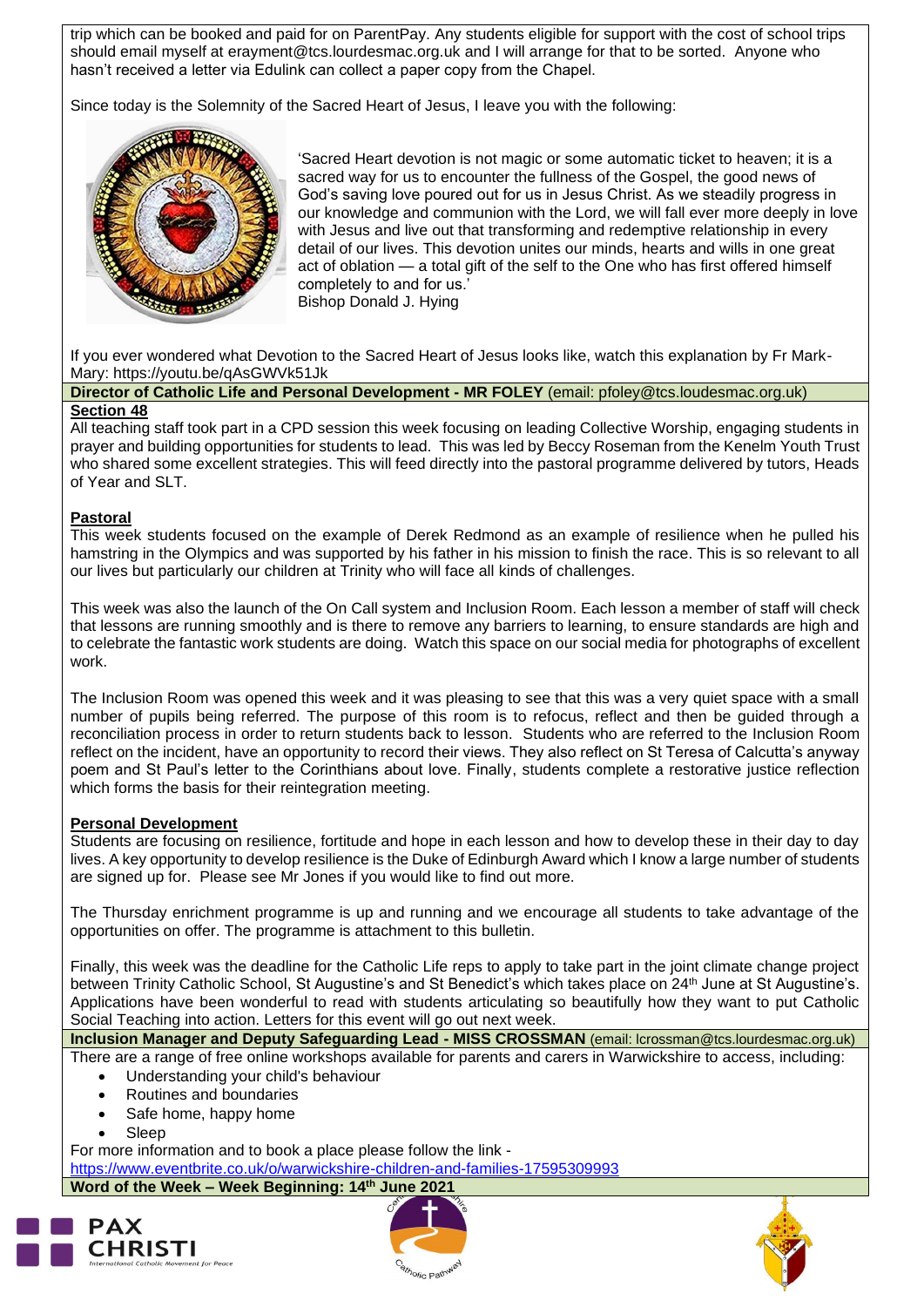



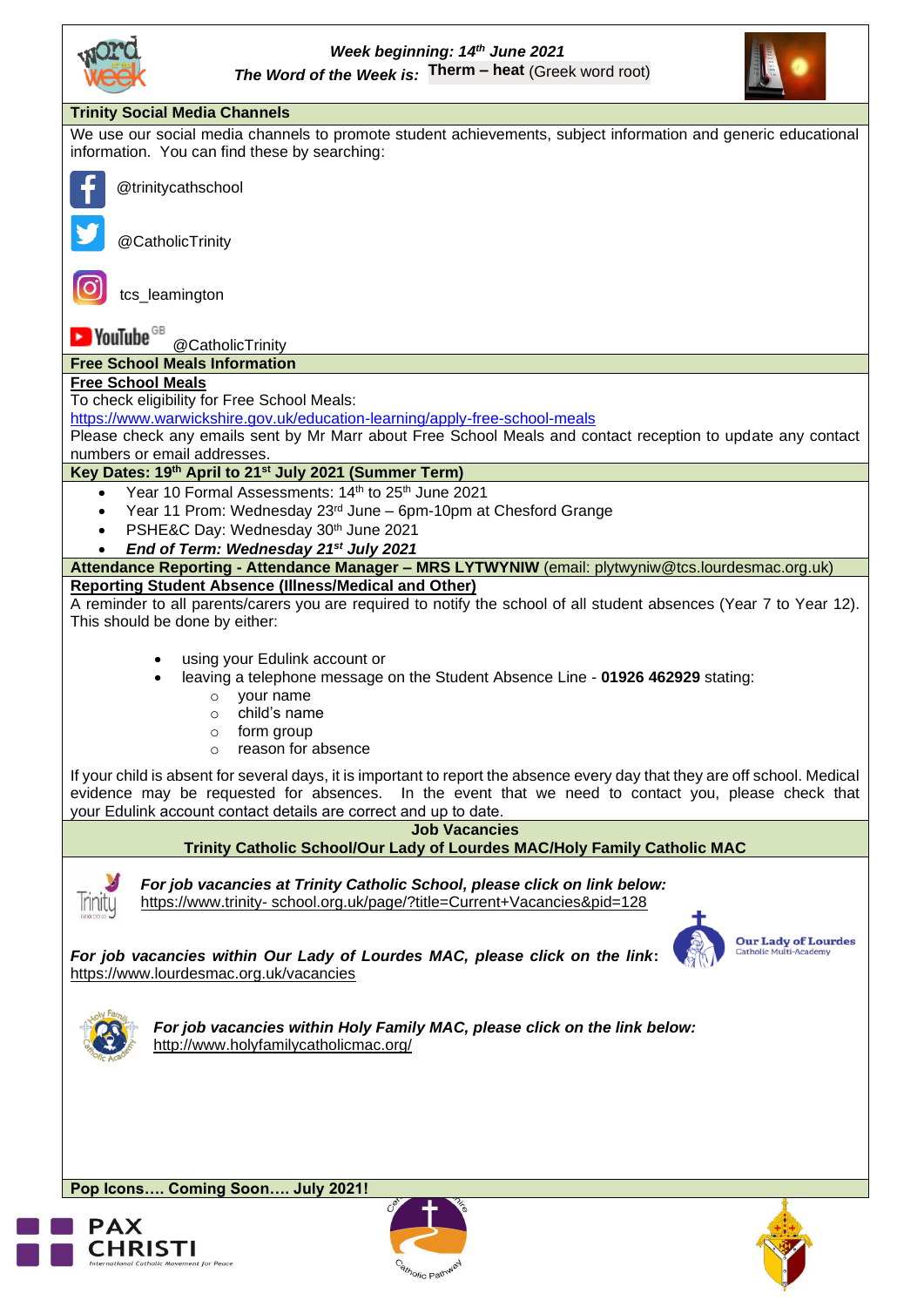

We are very proud to announce that local video game software giants, Codemasters, known for the official Formula 1 video game, Dirt, and the Fast and Furious games, will be supporting future Music and Performance events at Trinity Catholic School.

We are very excited to take this opportunity to make links with the world-renowned gaming industry in Leamington Spa. The first music event, supported by Codemasters, will be revealed in coming weeks.



## **Uniform and Standards - MR MARR** (email: smarr@tcs.lourdesmac.org.uk)

#### **Uniform and Standards**

A reminder that all students should be registering at 08:55am each morning in their respective form groups. Tutors will register, conduct a uniform check, and ensure they are fully equipped for the day. Whilst they are in the minority, we do have the odd student who arrives to school without the correct equipment to learn.

I have included the link to the uniform policy, but the main points are listed below:

· No hoodies are to be worn on the school site

· Outside jackets are to be removed before entering the school building

· Uniform to be correct in line with our uniform policy

· Students must have the correct equipment for learning (pencil case with blue/black pen, a multi colour pen for peer/self-assessment, pencil, rubber, glue stick and ruler). Some subjects will require specialist equipment such as a calculator<https://www.trinity-school.org.uk/page/?title=School+Uniform&pid=33>

If you would like further information or support with uniform or equipment, please contact your child's Form Tutor or Head of Year.

**COVID-19 Lateral Flow Testing - MR MARR** (email: [smarr@tcs.lourdesmac.org.uk\)](mailto:smarr@tcs.lourdesmac.org.uk)

Thank you for continuing to record your child's lateral flow test via the NHS website. If you have not registered, please can you do so to help monitor the spread of Coronavirus and to ensure we have enough new testing packs delivered to the school. Testing should take place twice each week with a space of 3-5 days between each test. When reporting the result Trinity's post code must be linked to the record. Please note that you cannot report a result after more than 24 hours and you can only report one result at a time.

## Before reporting the result, you will need:

- The barcode on the test strip or the ID number printed under it (the test strip is the part of the kit that shows your result).
- A mobile phone number so we can text you to confirm we've got your result.
- An email address to register.

## How to report a COVID-19 rapid lateral flow test result, please follow the link below:

<https://www.gov.uk/report-covid19-result>

Once on the website, click 'start now' and register (this will take a couple of minutes and save time later). When recording your child's result, you will need to click on 'they took the test for school' and then type in the Trinity's post code CV32 6NB.

## You can also report by phone:

You can also report your test result by calling the phone number in your test kit's instructions.

If you have a problem with your test kit, call 119 or report the problem online.

For any further advice, please refer to the documents we sent out at the start of the testing process, or follow the link below:

<https://www.gov.uk/government/publications/instructions-for-covid-19-self-test>





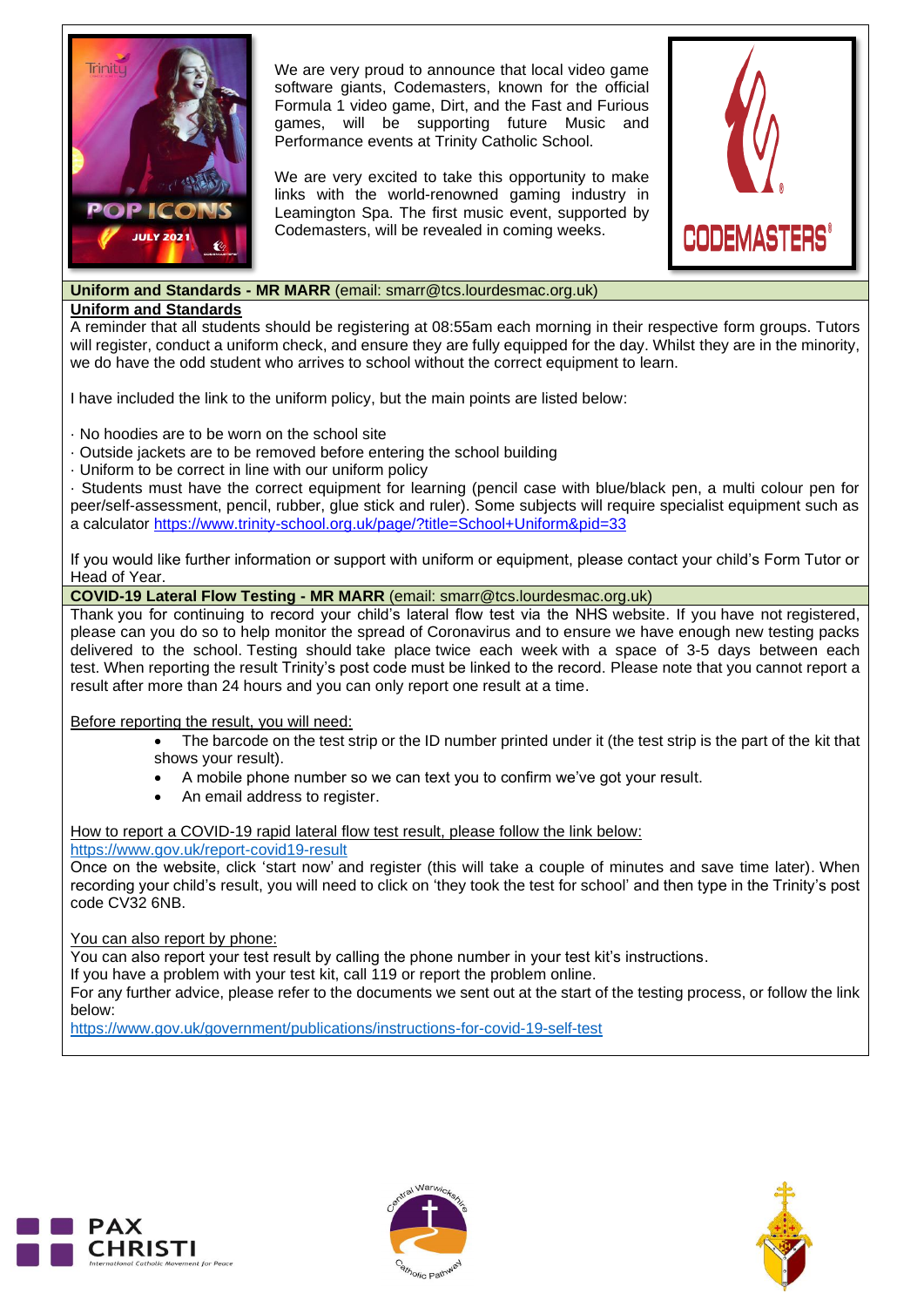# Who are you reporting a result for?



Continue

# Would you like to sign in or create an account to save vour details?

#### Sign in or create an account

We'll save your details each time you report a test result. Creating an account only takes 2 minutes and you'll save 5 minutes when reporting each test result.

Continue without an account Your details won't be saved for future tests and all information will have to be re-entered.

You will need your email address and mobile easily accessible to confirm registration.

During the registration and reporting process, you will need to click on the educational setting (school) and follow the next few steps. When recording the result, you will need the test kit barcode to record the results.

**Learning Support - MRS PRICE** (email: jprice@tcs.lourdesmac.or.g.uk)

Year 10 students who have been identified for exam access arrangements (with a view to GCSEs in Year 11) have been contacted by Mrs Woldanski our Exams Officer via Edulink, to let them know that they will take their Year 10 exams in a small room to access necessary support.

We are also planning a Parent Consultation Day for Wednesday  $30<sup>th</sup>$  June. We will be contacting parents with information and how to book an appointment with one of the SEN Team in the next week. If you do then experience any difficulties in booking, please contact Mrs Bell via email [cbell@tcs.lourdesmac.org.uk](mailto:cbell@tcs.lourdesmac.org.uk) to request an appointment so that she can let you know our availability.

## **Head of Year 7 - MR DEMPSEY** (email: [pdempsey@tcs.lourdesmac.org.uk](mailto:pdempsey@tcs.lourdesmac.org.uk)

This week has seen our Year 7 students begin the final half term of the school year. They returned on Monday and carried on where they left off...engaged and ready to work. They are a bright, polite, and lively group and I am very pleased with the way in which they conduct themselves around the school.

I have had the opportunity to see my year group in class and to witness their many qualities. The year group have also been preparing form rooms for the Prayer Wall competition...the judges are going to have their work cut out! The students and their tutors have been really enthused and quite a few individuals have gone above and beyond in terms of helping their tutors...I will celebrate their names next week!

Year 7 also attended an inspirational liturgy as part of their collective worship based on the values of Resilience and Fortitude. As always, they conducted themselves maturely and were praised for their conduct and reverence.

Well done to Year 7 students: Natalie B and Holly N who have received the most reward points this week. Keep up the good work!

Thank you as always for your support and I wish you all a restful weekend. I suspect my anxiety levels will rise on Sunday whilst watching England!

**Head of Year 8 - MISS HANSON** (email: [lhanson@tcs.loudesmac.org.uk\)](mailto:lhanson@tcs.loudesmac.org.uk) **& MRS MALLE** (email: [jmalle@tcs.loudesmac.org.uk\)](mailto:jmalle@tcs.loudesmac.org.uk)

Miss Malle and I hope that you all had a wonderful half term, and it is wonderful to see the students back in school this week, with a motivated and enthusiastic approach to their learning. This week's Liturgy focus was on Resilience, Fortitude and Hope and this is something that both Head of Year's and the form tutors are very proud of how well the Year 8 students have shown this through these unprecedented times.





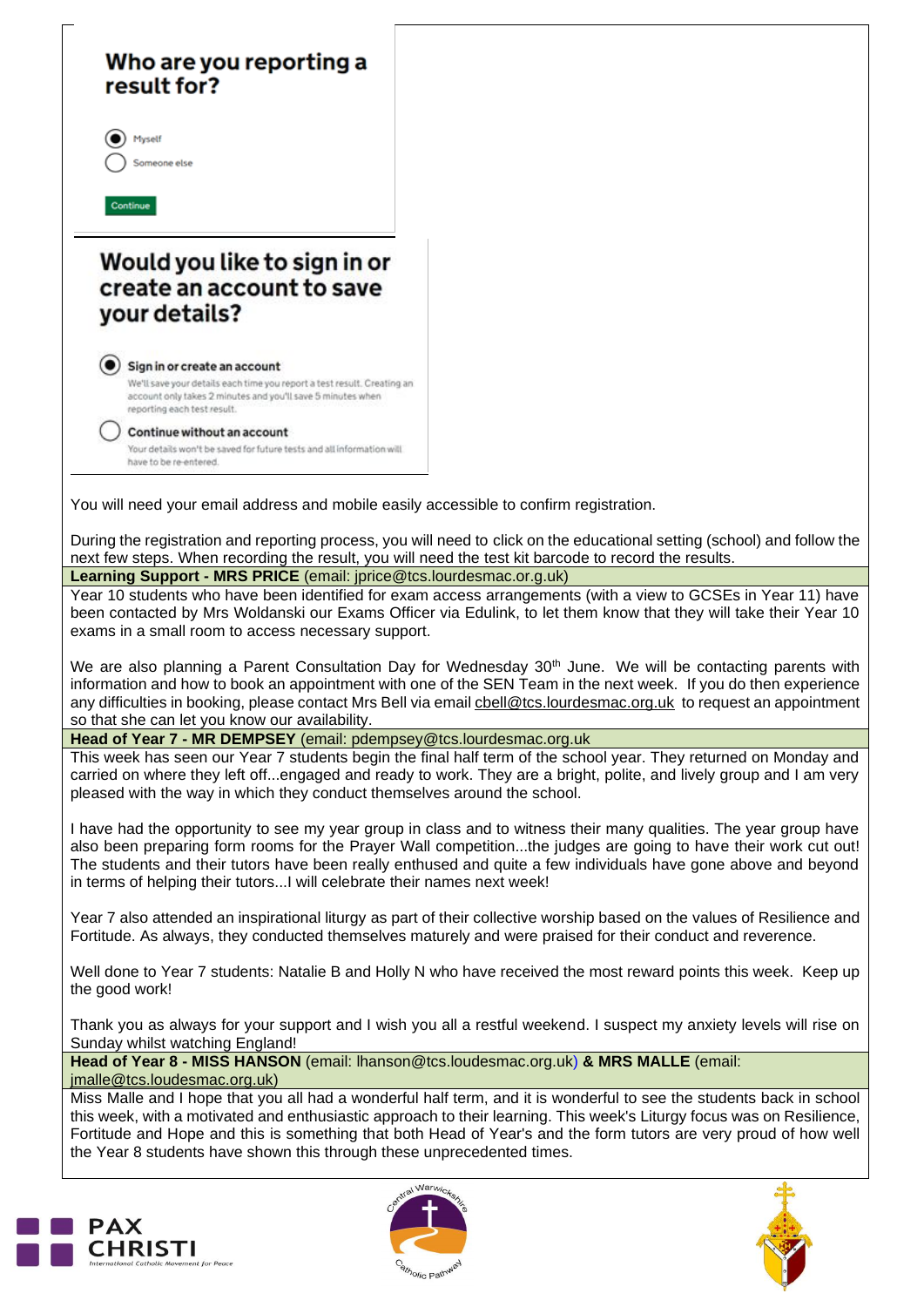It was during half term, that whilst reading The Boy, the Mole, the Fox and the Horse by Charlie Mackesy, that I stumbled on a page that made me stop and reflect "What is the best thing that you have learnt about storms said that the boy? That they end, said the horse". "Those are dark clouds said the boy, yes, but they will move on said the horse, blue skies never leave us". At that point, I took some time, felt the sun on my face, listened to the noise around me, birds singing, babble of conversations and felt a moment of calmness and reflected on the messages I had read. This moment of calmness was of course ruined by the cat chasing a fly and destroying everything in his path, and at that minute all I could hope was that he was not going to knock the plates off the side again.

Hope looks for the good in a person instead of harping on the worst, open doors where despair closes them. Discovers what can be done instead of grumbling what cannot. Lights a candle instead of cursing the darkness. Regards a problem, small or large as an opportunity not a problem. Cherishes no illusion nor does it yield cynicism. Sets big goals and is not frustrated by repeated difficulties and setbacks. Puts up with oldest gains, realising that the longest journey starts with one step. Accept misunderstanding as the price for serving the greater good of others. Is a good loser because it has the divine assurance of victory.

Well done to Year 8 students: Sheridon B, Dhillon G, Alice B and Stephanie M who have received the most reward points this week. Keep up the good work!

A reminder that all Year 8 students should be coming to school in full school uniform, with their PE kit in their bags. Students are no longer to come to school in PE kit.

Miss Hanson

**Head of Year 9 - MR MUSSON** (email: [emusson@tcs.lourdesmac.org.uk\)](mailto:emusson@tcs.lourdesmac.org.uk)

The PSHE&C Day is Wednesday, 30<sup>th</sup> June. The theme of the PSHE&C Day will be preparing for Work Experience. Topics include the following: 'Work Experience Preparation', 'Writing a CV', 'Writing a Letter of Application', 'Kudos (looking at professions)' and 'Mental Health'. Feedback via student voice was very positive following a previous PSHE&C Day. The Mental Health lesson has been added to each PSHE&C Day curriculum following student voice feedback.

Please ensure that students do not wear their PE kits to school. Students are to wear uniform to school and bring a PE kit with them. Please ensure that students wear their blazers every day; jumpers and cardigans are optional and must be worn under a blazer. Please support the school by ensuring that your child arrives at school in time to be in the playground by 8:55am. Thank you to all the Year 9 students who engage with the basic school expectations with maturity, respect and integrity.

Well done to Year 9 students: Natalie S and Raine W who have received the most reward points this week. Keep up the good work!

#### **Head of Year 10 - MR WILLIS** (email: [awillis@tcs.lourdesmac.org.uk\)](mailto:awillis@tcs.lourdesmac.org.uk)

I am hopeful that our year group is as prepared as possible for the upcoming opportunity of their formal assessments. Having gone through the exam process a couple of times with my own older children, the role of the parent/carer at this time is essential. The need for self-discipline for students is never more prevalent and good sleep hygiene, eating well and punctuality is as important during times of assessment as the work and revision that has gone into this point. Support at home with any or all these aspects is needed at what can be a stressful time for anyone, let alone young people who may not have been through this process properly yet. The coming weeks should be framed as an opportunity not a threat.

Assessment arrangements have been shared with students, and they should know times and venues of assessments. Please ask your child to familiarise themselves with where they need to be and at what time.

Well done to Year 10 students: Jacob J, Nathan G and Etianne A who have received the most reward points this week. Keep up the good work!

Finally, I want to thank you for your dedicated and continued support of your child's studies. The high standards and expectations that you support do make a difference and the work that you do in supporting your child will positively influence their future.

**Head of Year 11 - MR MARR** (email: [smarr@tcs.lourdesmac.org.uk\)](mailto:smarr@tcs.lourdesmac.org.uk)

## **Year 11 Prom**

The Prom will be held at Chesford Grange on Wednesday 23rd June from 6pm-10pm. Letters were handed out on Friday 28th May and were attached in the previous bulletin. I have also sent out the OSA2 form and Prom letter via Edulink on Wednesday 9th June. If your child is attending, please complete:

- **The Permission Slip**
- OSA2 Form
- **Payment**